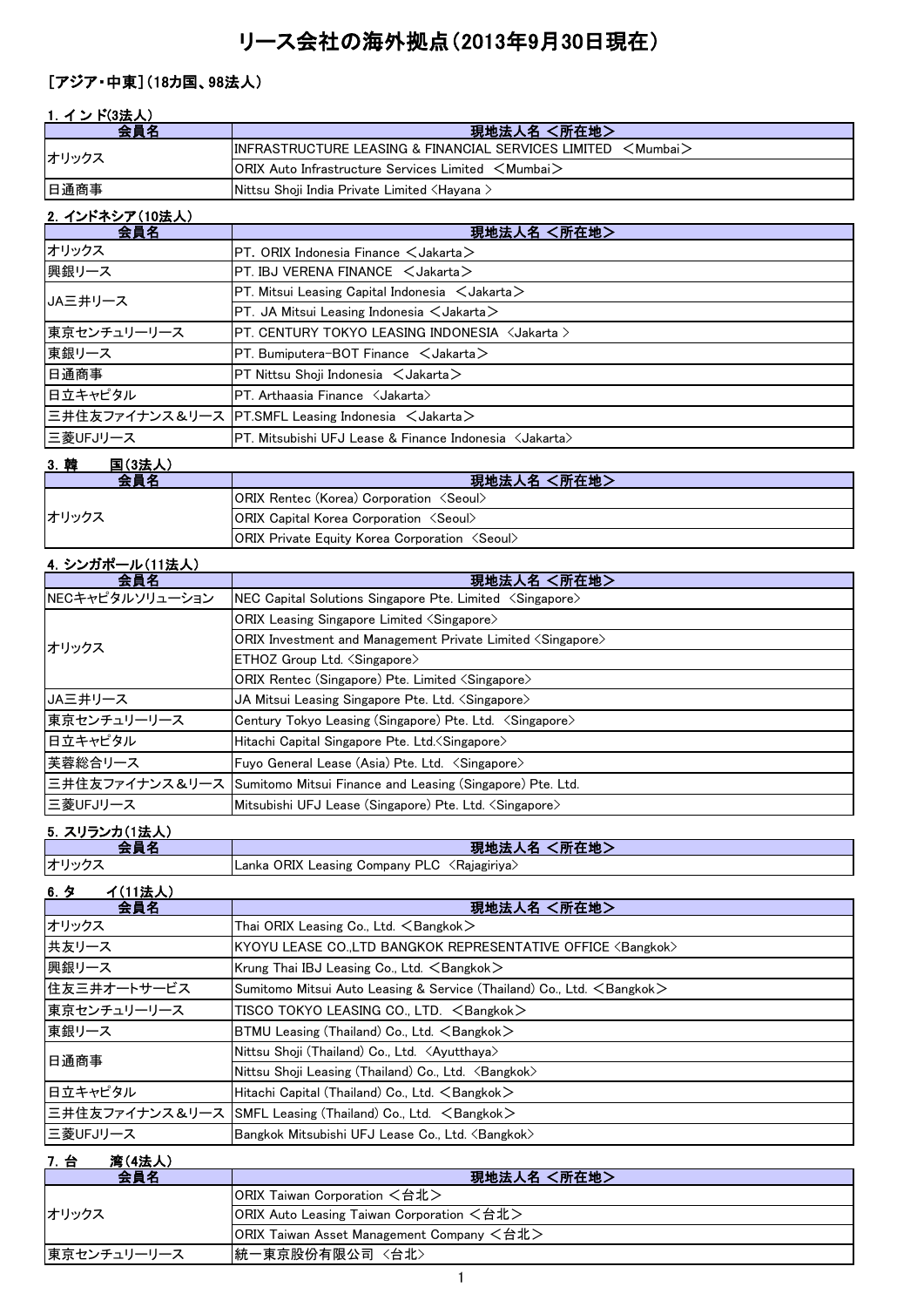| 8. 中<br>国(21法人、香港除く) |                                                                                              |
|----------------------|----------------------------------------------------------------------------------------------|
| 会員名                  | 現地法人名 <所在地>                                                                                  |
| NTTファイナンス            | 環宇郵電国際租賃有限公司〈北京〉                                                                             |
|                      | ORIX Rentec (Tianjin) Corporation <天津>                                                       |
|                      | ORIX China Corporation <上海>                                                                  |
| オリックス                | CHINA RAILWAY LEASING CO., LTD. <上海>                                                         |
|                      | Beijing Oriental Jicheng Co., Ltd. <北京>                                                      |
|                      | ORIX (China) Investment Co., Ltd<大連>                                                         |
|                      | Pang Da ORIX Auto Leasing Co., Ltd. <北京>                                                     |
| 興銀リース                | 興銀融資租賃(中国)有限公司 <上海>                                                                          |
| 昭和リース                | Hua-He International Leasing Co., Ltd. (華和国際租賃有限公司) <青島>                                     |
| 東京センチュリーリース          | 東瑞盛世利融資租賃有限公司 〈上海〉                                                                           |
|                      | 東瑞盛世利(上海)商業保理有限公司 <上海>                                                                       |
| 東銀リース                | 東銀租賃咨詢 (上海) 有限公司 〈上海>                                                                        |
|                      | 東銀融資租賃 (天津) 有限公司 <天津>                                                                        |
|                      | 大連日通集装箱制造有限公司 〈大連〉                                                                           |
| 日通商事                 | 日通商事(武漢)倉儲有限公司 〈武漢〉                                                                          |
|                      | 日通商事(上海)貿易有限公司 〈上海〉                                                                          |
| 日立キャピタル              | Hitachi Capital Leasing (China) Co.,Ltd.(日立租賃(中国)有限公司) <北京>                                  |
| 芙蓉総合リース              | 芙蓉綜合融資租賃(中国)有限公司 〈上海 〉                                                                       |
|                      | 三井住友ファイナンス&リース  Sumitomo Mitsui Finance and Leasing (China) Co., Ltd. (三井住友融資租賃(中国)有限公司)〈広州〉 |
| 三菱UFJリース             | Mitsubishi UFJ Lease & Finance (China) Co. Ltd. <shanghai></shanghai>                        |
|                      | Hongling Financial Leasing Co.,Ltd.(宏菱融資租賃(上海)有限公司) <shanghai></shanghai>                    |

#### 8.中 国 (香 港)(9法人)

| 会員名             | 現地法人名 <所在地>                                                              |
|-----------------|--------------------------------------------------------------------------|
| NECキャピタルソリューション | <b>NEC Capital Solutions Hong Kong Limited 〈九龍〉</b>                      |
| オリックス           | <b>ORIX Asia Limited</b>                                                 |
| 東京センチュリーリース     | Tokyo Leasing (Hong Kong) Ltd.                                           |
| 東銀リース           | BOT Lease (Hong Kong) Co., Ltd.                                          |
| 日通商事            | 日通商事(香港)有限公司                                                             |
| 日立キャピタル         | Hitachi Capital (Hong Kong) Ltd. <hong kong=""></hong>                   |
| 芙蓉総合リース         | Fuvo General Lease (HK) Limited                                          |
|                 |                                                                          |
|                 |                                                                          |
|                 | 三井住友ファイナンス&リース Sumitomo Mitsui Finance and Leasing (Hong Kong) Limited   |
| 三菱UFJリース        | Mitsubishi UFJ Lease & Finance (Hong Kong) Limited <hong kong=""></hong> |
| .               |                                                                          |

#### 9. パキスタン(1法人)

|     | <b>Section</b><br><b>The State of Street</b><br>罗罗        |
|-----|-----------------------------------------------------------|
| オリッ | ORIX<br>Leasing<br>∟imited<br>Karachi∠<br><b>Pakistan</b> |

#### 10.フィリピン(5法人)

| 会員名   | 現地法人名 <所在地>                                                                     |
|-------|---------------------------------------------------------------------------------|
| オリックス | $ ORIX$ METRO Leasing and Finance Corporation $\langle M\$ akati city $\rangle$ |
|       | $ ORIX$ Auto Leasing Philippines Corporation $\langle M$ akati city $\rangle$   |
|       | Global Business Power Corporation (Makati city)                                 |
| 興銀リース | Japan-PNB Leasing & Finance Corp. <manila></manila>                             |
| 東銀リース | BOT Lease and Finance Philippines, Inc. $\leq$ Manila $\geq$                    |

#### 11.マレーシア(8法人)

| 会員名         | 現地法人名 <所在地>                                                                 |
|-------------|-----------------------------------------------------------------------------|
| オリックス       | ORIX Leasing Malaysia Berhad $\lt$ Kuala Lumpur $\gt$                       |
|             | ORIX Car Rentals Sdn. Bhd. < Kuala Lumpur>                                  |
|             | ORIX Rentec (Malaysia) Sdn. Bhd. < Kuala Lumpur>                            |
|             | ORIX Auto Leasing Malaysia Sdn. Bhd. <kuala lumpur=""></kuala>              |
|             | ORIX Asset Management Malaysia Sdn. Bhd. $\leq$ Kuala Lumpur $\geq$         |
| 東京センチュリーリース | Century Tokyo Capital (Malaysia) Sdn. Bhd. <kuala lumpur=""></kuala>        |
| 日立キャピタル     | First Peninsula Credit Sdn.Bhd. < Penang>                                   |
|             | 三井住友ファイナンス&リース  SMFL Leasing (Malaysia) Sdn. Bhd. <kuala lumpur=""></kuala> |

# 12. ベトナム(3法人)

| 会員名      | 現地法人名 <所在地>                                                                                             |
|----------|---------------------------------------------------------------------------------------------------------|
| オリックス    | ORIX Investment and Management Private Limited(ハノイ駐在員事務所)                                               |
|          | Indochina Capital Corporation $\lt$ Ho Chi Minh City $\gt$                                              |
| ニ菱UFJリース | Mitsubishi UFJ Lease & Finance Co. Ltd. Ho Chi Minh City Representative Office <ho chi="" minh=""></ho> |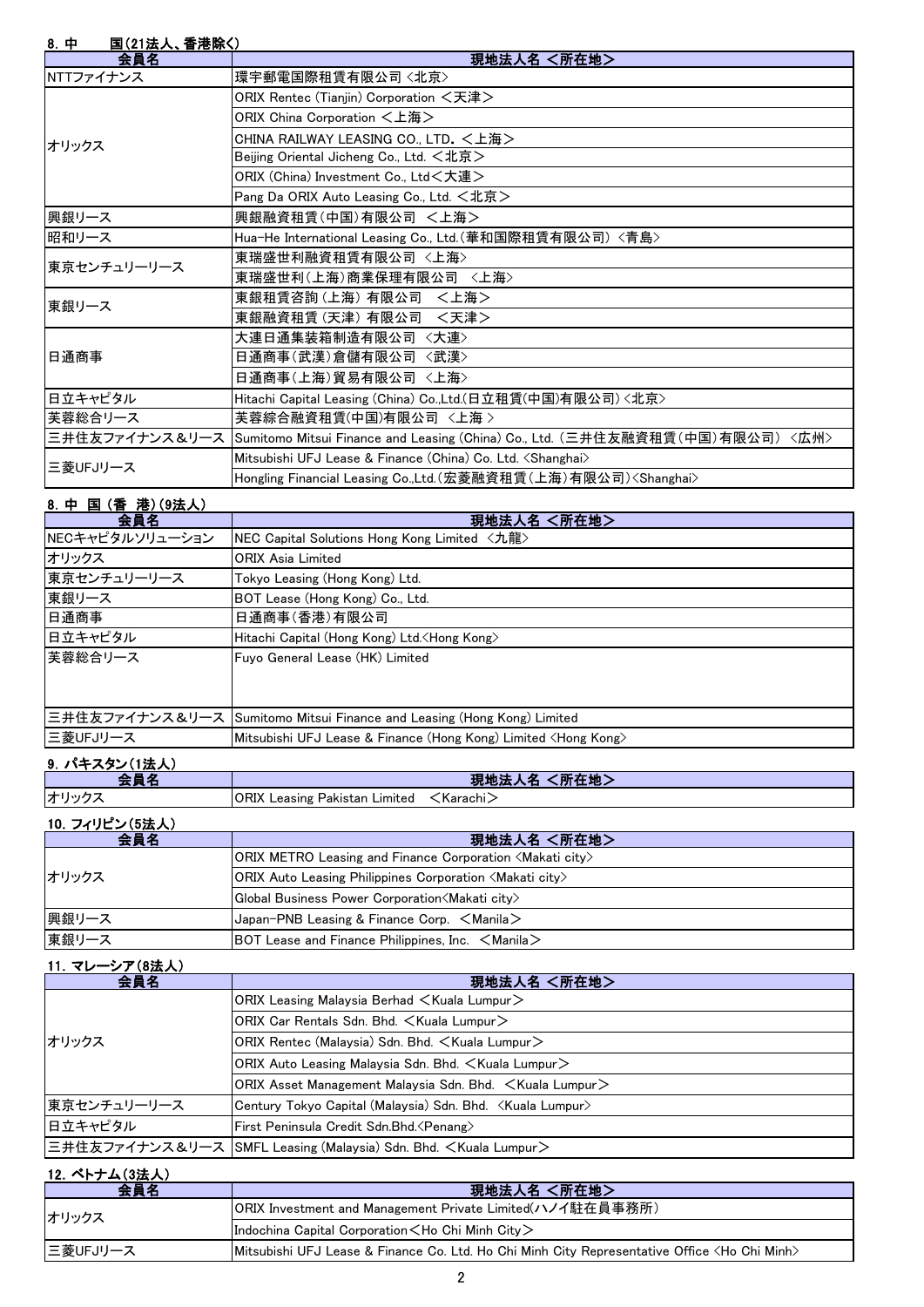| 13.モンゴル(1法人)      |                                                                                     |
|-------------------|-------------------------------------------------------------------------------------|
| 会員名               | 現地法人名 <所在地>                                                                         |
| エムジーリース           | TDB Leasing LLC < ウランバートル >                                                         |
| 14. アラブ首長国連邦(2法人) |                                                                                     |
| 会員名               | 現地法人名 <所在地>                                                                         |
| オリックス             | MAF ORIX Finance PJSC <dubai></dubai>                                               |
|                   | ORIX Corporation Representative Office Dubai (中東駐在員事務所)                             |
| 15. オマーン(1法人)     |                                                                                     |
| 会員名               | 現地法人名 <所在地>                                                                         |
| オリックス             | Oman ORIX Leasing Company SAOG<br>$<$ Muscat $>$                                    |
| 16. サウジアラビア(2法人)  |                                                                                     |
| 会員名               | 現地法人名 <所在地>                                                                         |
| オリックス             | Saudi ORIX Leasing Company $\leq$ Riyadh $>$                                        |
| 三菱UFJリース          | Ajil Financial Services Company Ltd. < Jeddah>                                      |
| 17. トルコ(1法人)      |                                                                                     |
| 会員名               | 現地法人名 <所在地>                                                                         |
| 三菱UFJリース          | Ekim Turizm Ticaret Ve Sanayi A.S. <istanbul></istanbul>                            |
| 18. バレーン(1法人)     |                                                                                     |
| 会員名               | 現地法人名 <所在地>                                                                         |
| オリックス             | The Mediterranean and Gulf Insurance & Reinsurance Company B.S.C. <manama></manama> |

# [北米・中南米](3カ国、17法人)

| 19. アメリカ合衆国(14法人) |
|-------------------|
|-------------------|

| 会員名         | 現地法人名 <所在地>                                                                                 |
|-------------|---------------------------------------------------------------------------------------------|
|             | ORIX USA Corporation <dallas, tx=""></dallas,>                                              |
|             | Houlihan Lokey ,Inc $\lt$ Los Angeles, CA $>$                                               |
| オリックス       | RED Capital Group < Columbus, OH>                                                           |
|             | Mariner Investment Group LLC $\leq$ Harrison, NY $>$                                        |
|             | Enovity, Inc. $<$ San Francisco, CA $>$                                                     |
| JA三井リース     | JA Mitsui Leasing Capital Corporation $<$ New York $>$                                      |
| 東京センチュリーリース | Century Tokyo Leasing (USA) Inc. < Purchase, NY>                                            |
| 日通商事        | Nittsu Shoji U.S.A., Inc. $\leq$ Arlington Heights, IL $>$                                  |
|             | NEX Transport Inc. <east liberty,="" oh=""></east>                                          |
| 日立キャピタル     | Hitachi Capital America Corp. $\leq$ Norwalk, CT $>$                                        |
| 芙蓉総合リース     | Fuyo General Lease (USA) Inc. $\leq$ New York $\geq$                                        |
| 三菱UFJリース    | Mitsubishi UFJ Lease & Finance (U.S.A.) Inc. <florence, ky=""></florence,>                  |
|             | Mitsubishi UFJ Lease & Finance Co. Ltd., New York Representative Office <new york=""></new> |
|             | Jackson Square Aviation, LLC $\triangle$ San Francisco $\triangleright$                     |

| 20. カナダ(2法人)  |                                                    |
|---------------|----------------------------------------------------|
| 会員名           | 現地法人名 <所在地>                                        |
| 日立キャピタル       | Hitachi Capital Canada Corp. <toronto></toronto>   |
| 芙蓉総合リース       | Fuyo General Lease (Canada) Inc. <tronto></tronto> |
| 21. ブラジル(1法人) |                                                    |

|    | .<br>$PT + FU$<br>لمادليهن                                                              |
|----|-----------------------------------------------------------------------------------------|
| 17 | ORIX<br>← Limited. د.<br>l Investments and Holdings I<br>Paulo<br>.Sao<br><b>Brazil</b> |

#### [欧州](7カ国、14法人)

#### 22. アイルランド(5法人)

| 会員名      | 現地法人名 <所在地>                                                                    |
|----------|--------------------------------------------------------------------------------|
| オリックス    | ORIX Aviation Systems Limited $\langle$ Dublin $\rangle$                       |
| 日立キャピタル  | Hitachi Capital Insurance Europe Ltd. $\lt$ Dublin $\gt$                       |
| 芙蓉総合リース  | $FGL$ Aircraft Ireland Limited $\langle$ Oublin $\rangle$                      |
| 三菱UFJリース | $M$ itsubishi UFJ Lease & Finance (Ireland) Limited $\langle$ Dublin $\rangle$ |
|          | MUL Aviation Capital Limited <dublin)< td=""></dublin)<>                       |